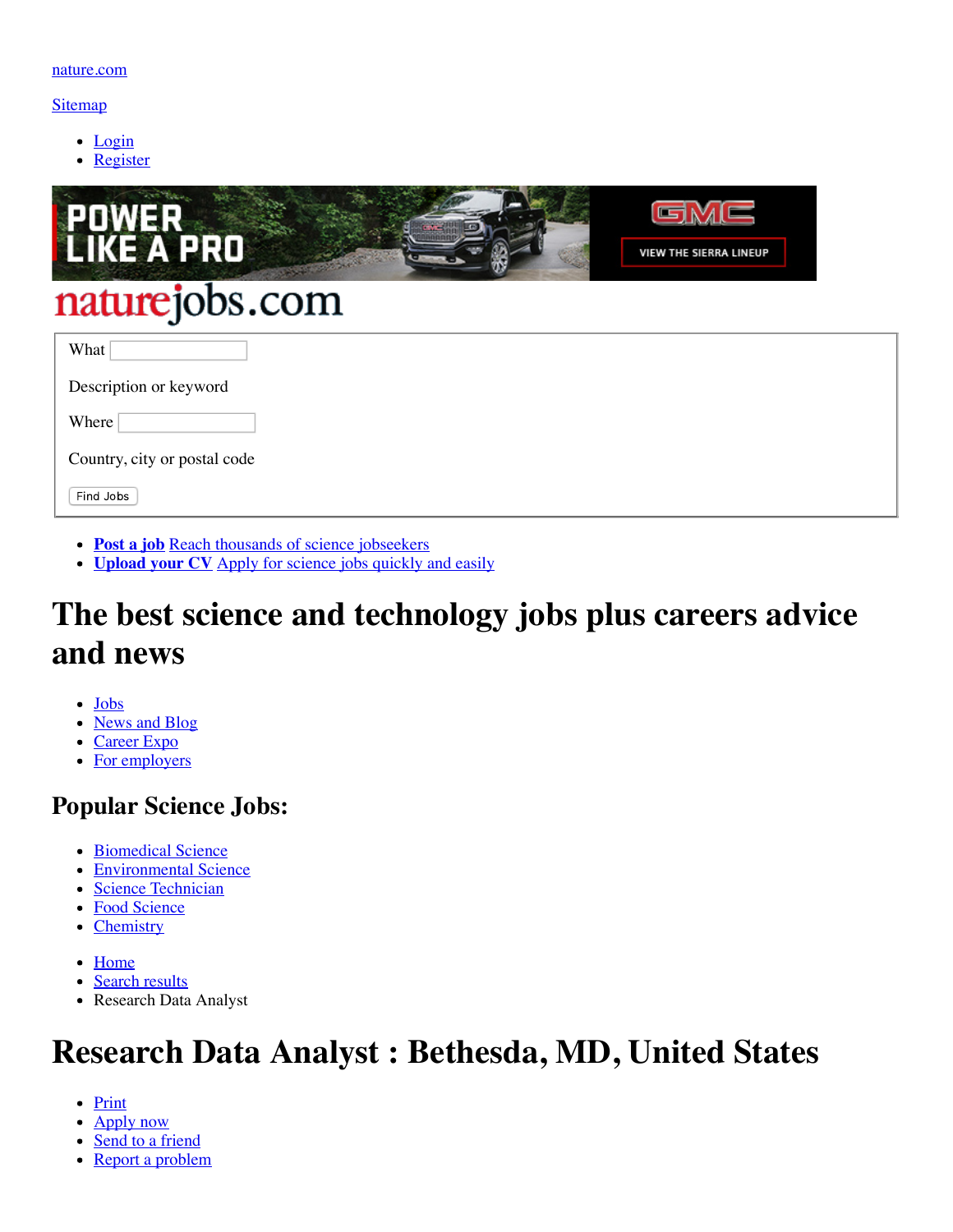- [Tweet](http://twitter.com/home?status=Research%20Data%20Analyst%20%3A%20Bethesda%2C%20MD%2C%20United%20States%20%3A%20Naturejobs%20-%20https://www.nature.com/naturejobs/science/jobs/632327-research-data-analyst%20-%20via%20@naturejobs)
- [Facebook](http://www.facebook.com/share.php?u=https://www.nature.com/naturejobs/science/jobs/632327-research-data-analyst&t=Research%20Data%20Analyst%20%3A%20Bethesda%2C%20MD%2C%20United%20States%20%3A%20Naturejobs)
- [LinkedIn](http://www.linkedin.com/shareArticle?url=https://www.nature.com/naturejobs/science/jobs/632327-research-data-analyst&title=Research%20Data%20Analyst%20%3A%20Bethesda%2C%20MD%2C%20United%20States%20%3A%20Naturejobs%20-%20via%20Naturejobs)
- $\bullet$  [Google+](https://plus.google.com/share?url=https://www.nature.com/naturejobs/science/jobs/632327-research-data-analyst)

Department of Health and Human Services (DHHS) National Institutes of Health (NIH) National Heart, Blood and Lung Institute (NHLBI) Hematology Branch

#### Research Data Analyst

Based in the NIH Clinical Center; the largest research-dedicated hospital in the world, the Hematopoiesis and Bone Marrow Failure group is world renowned, with a record of important medical advances, creative research, patient care, and physician training. Aplastic anemia, myelodysplasia, paroxysmal nocturnal hemoglobinuria, constitutional syndromes such as the telomeropathies, and related diseases have been studied in clinical trials, applied and basic laboratory research, and epidemiology. The marrow failure clinic of the Branch is one of the largest in the world and offers unparalleled direct experience with patients suffering from these diseases. Clinical and laboratory work are closely connected, and there are multiple opportunities for team research. Innovative ongoing protocols test new approaches to marrow failure; new protocols are under development and mature protocols ready for analysis and publication. Work from the Branch research has been published in the New England Journal of Medicine and other general medical journals and in Blood, Haematologica, and the British Journal of Haematology.

The Hematopoiesis and Bone Marrow Failure group is within the Hematology Branch; both under the leadership of Neal S. Young. The Branch conducts interdisciplinary research in a variety of blood diseases and has an active hematopoietic stem cell transplant section as well as a nonhuman primate program. There is an accredited hematology/oncology fellowship program. Senior investigators work together collaboratively and collectively.

The Research Data Analyst will provide research support services to Senior Investigators in ongoing and new protocols in hematologic diseases, especially bone marrow failure syndromes. The Research Data Analyst will work closely with other research team members (e.g. research coordinators) to support the conduct of the research. The individual will help manage, analyze, interpret, and report on associations.

Duties and Responsibilities:

- Data collection and management, including quality control and cleaning of data.
- Merging data, creating and recoding variables to prepare data for analyses.
- Analyzing data using a variety of standard statistical techniques and platforms.
- Presenting and summarizing analyses in various formats including raw output, tables, and graphics, oral and written reports.
- Use standard computer software packages for analyzing data using a variety of standard statistical techniques.

### Experience:

• Bachelor's degree in related discipline and three years related experience required. Master's may substitute for experience.

• Proficiency in at least one major statistical analysis software package (e.g. SAS, Stata, SPSS, R) as well as Microsoft Office software.

- Excellent organizational, communication and writing skills.
- Candidate must be detail oriented.
- Ability to work independently on assigned tasks.

Salary and benefits are commensurate with qualifications and experience. Full federal benefits including leave, health and life insurance, long-term care insurance, retirement, and savings plan (401k equivalent) will be provided. Equal opportunity employment is held as one of the most important values here at NIH. Selection for this and any other position will be based solely on merit.

Interested individuals should send a cover letter, curriculum vitae and bibliography, brief summary of research interests and accomplishments, and the names and addresses of three references.

Dr Neal Young Branch Chief, Senior Investigator Hematology Branch National Heart, Blood and Lung Institute Building 10, Center Dr, Rm 3-5142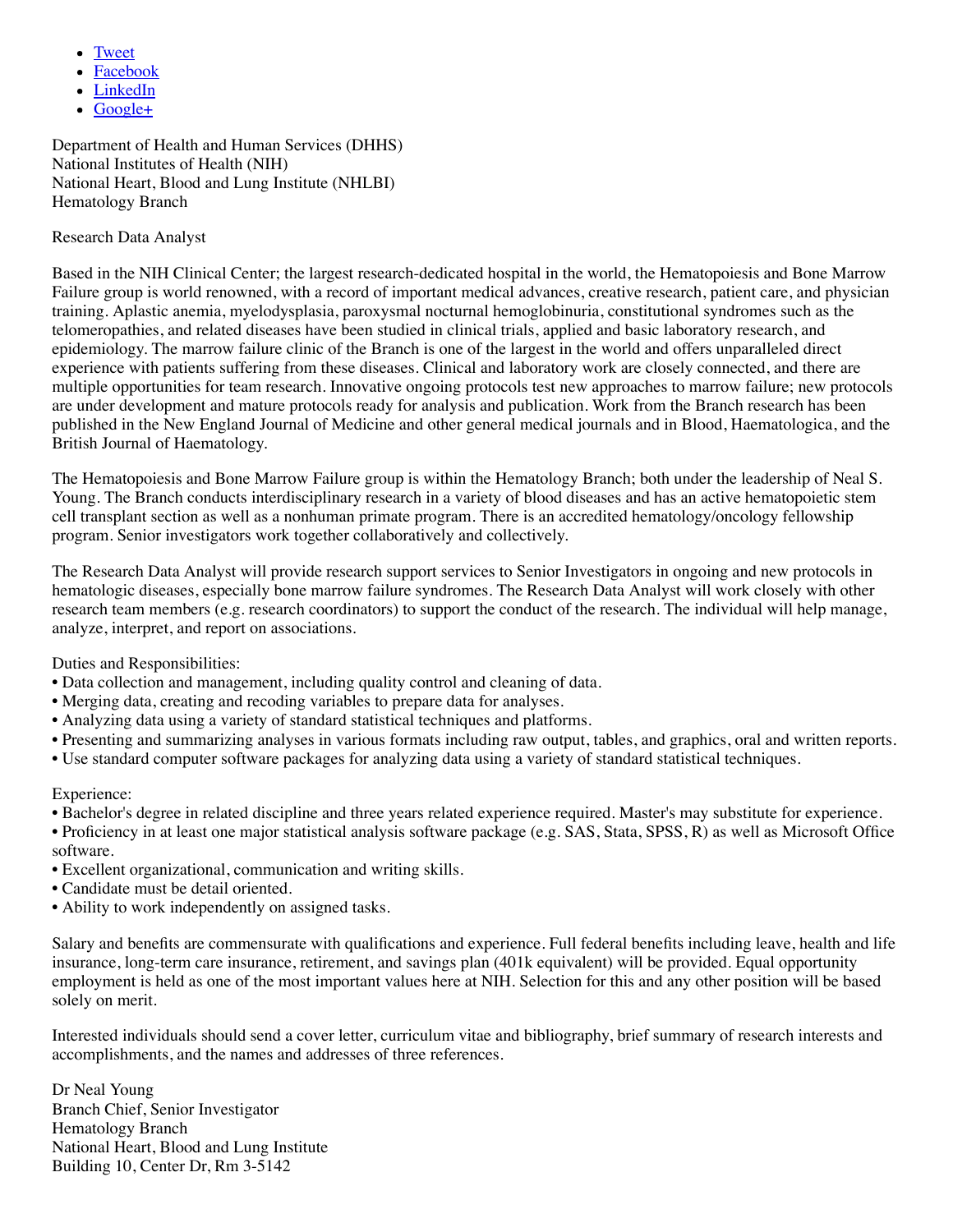Bethesda, MD, 20892 Email: [youngns@nhlbi.nih.gov](mailto:youngns@nhlbi.nih.gov)

DSSH/NIH is an Equal Opportunity Employer

…

Don't forget to mention Naturejobs when applying.

• Apply

## **Job details**



Employer

[National Institutes of Health \(NIH\) National Heart, Blood and Lung Institute \(NHLBI\)](https://www.nature.com/naturejobs/science/employer-directory/73805) Website <https://www.nhlbi.nih.gov/> Location • Bethesda, MD, United States

Posted about 1 month ago Expires February 17, 2018 Job type **[Research Associate](https://www.nature.com/naturejobs/science/jobs?job_type=Research+Associate)** Salary Unspecified Qualifications [Postgraduate - Doctorate/PhD](https://www.nature.com/naturejobs/science/jobs?qualifications=Postgraduate+-+Doctorate%2FPhD) Employment type Unspecified Job hours [Full-time](https://www.nature.com/naturejobs/science/jobs?job_hours=Full-time)

[Top](#page-0-0)

- Naturejobs.com
- $\bullet$  ISSN : 1476-4687
- [About us](https://www.nature.com/npg/)
- [Contact us](https://www.nature.com/npg_/contact/)
- [RSS web feeds](https://www.nature.com/webfeeds/)
- [Help](https://www.nature.com/help/)
- [Privacy policy](https://www.nature.com/info/privacy.html)
- [Use of cookies](https://www.nature.com/info/cookies.html)
- [Legal notice](https://www.nature.com/info/legal_notice.html)
- [Accessibility statement](https://www.nature.com/info/accessibility_statement.html)
- [Terms](https://www.nature.com/info/tandc.html)
- [Nature News](https://www.nature.com/news/)
- [Nature](https://www.nature.com/naturejobs/science/) jobs
- [Nature Asia](http://www.natureasia.com/)